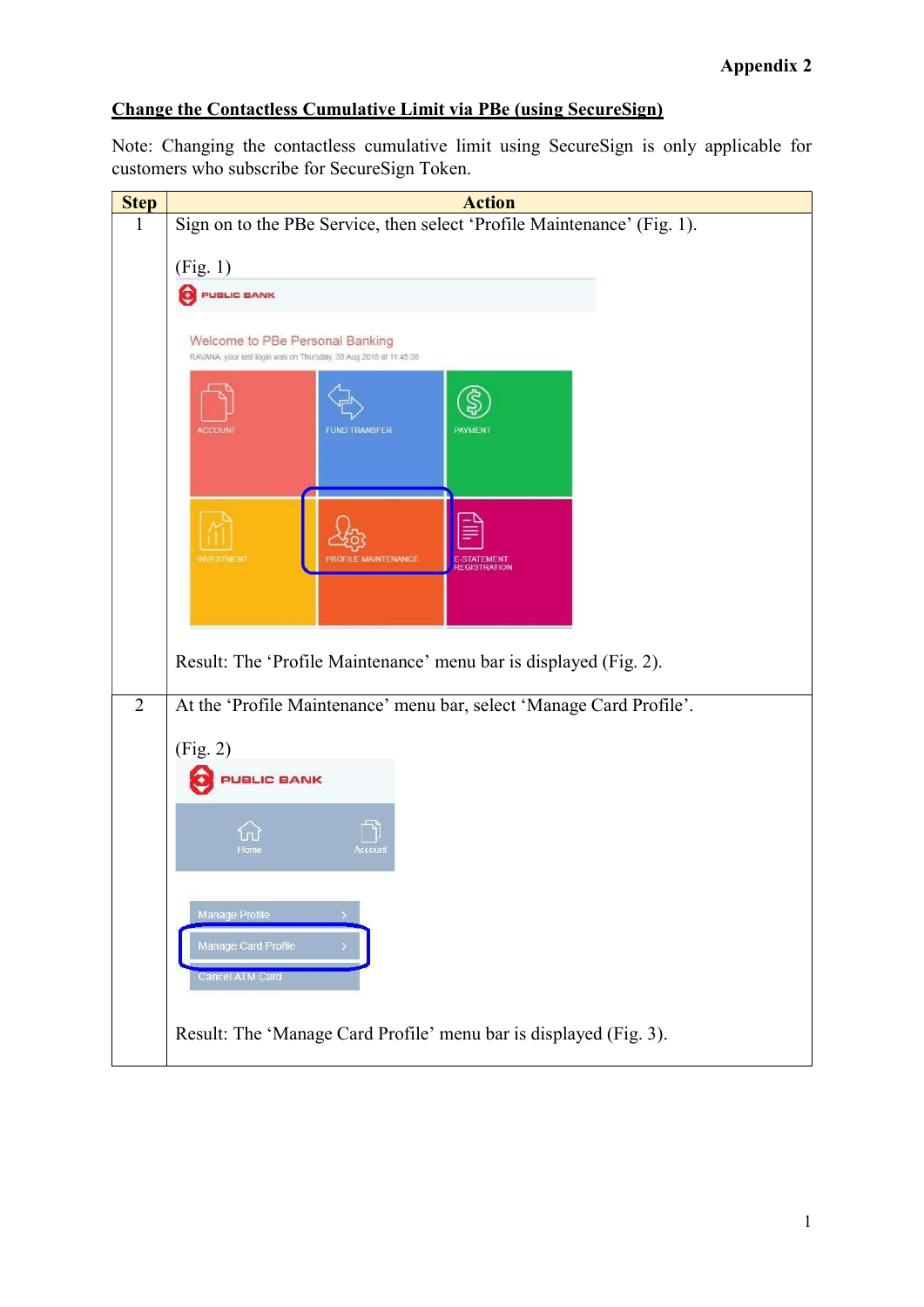| <b>Step</b>    | <b>Action</b>                                                                                                                                                                                                                                                                                                                                                                                                                                                                                                      |
|----------------|--------------------------------------------------------------------------------------------------------------------------------------------------------------------------------------------------------------------------------------------------------------------------------------------------------------------------------------------------------------------------------------------------------------------------------------------------------------------------------------------------------------------|
| 3              | At the 'Manage Card Profile' menu bar, select 'PB Lifestyle Debit Card - Maintain                                                                                                                                                                                                                                                                                                                                                                                                                                  |
|                | Contactless Cumulative Limit'.                                                                                                                                                                                                                                                                                                                                                                                                                                                                                     |
|                |                                                                                                                                                                                                                                                                                                                                                                                                                                                                                                                    |
|                | (Fig. 3)                                                                                                                                                                                                                                                                                                                                                                                                                                                                                                           |
|                | 吧<br>PUBLIC BANK<br>Personal<br>Business<br><b>b</b> Logout                                                                                                                                                                                                                                                                                                                                                                                                                                                        |
|                |                                                                                                                                                                                                                                                                                                                                                                                                                                                                                                                    |
|                | $\begin{array}{c} \Delta_{\text{GS}} \\ \text{Profine} \end{array}$<br>國<br>$\circledS$<br>Payment<br>$\begin{array}{c} \boxed{11} \\ \boxed{11} \\ \boxed{11} \end{array}$<br>$\widehat{w}$<br>$\Box$<br>ு                                                                                                                                                                                                                                                                                                        |
|                | B Credit / Debit Card - Opt<br>Out / In for Card Not Present<br>ind Overseas Retail<br>-<br>PB Lifestyle Debit Card - Opl<br>Out / In for Card Not Present<br>and Overseas Retail<br>-<br>PB Lifestyle Debit Card<br>-<br>Activation / Deactivation<br>B Lifestyle Debit Card - Daily<br>letail Limit Management<br>PB Lifestyle Debit Card<br><b>Maintain Contactless Cumulativ</b><br>Make changes to account information<br>Limit<br>PB Lifestyle Debit Card -<br>Manage Contactiess<br>Transaction Alert Limit |
|                | Create PB RCB / PB Lifestyle<br>Debit Card PIN<br>Result: The 'PB Lifestyle Debit Card - Maintain Contactless Cumulative Limit'<br>screen is displayed (Fig. 4).                                                                                                                                                                                                                                                                                                                                                   |
|                |                                                                                                                                                                                                                                                                                                                                                                                                                                                                                                                    |
| $\overline{4}$ | At the 'PB Lifestyle Debit Card - Maintain Contactless Cumulative Limit'<br>п<br>screen, select the preferred Account Number.<br>Then, click on the $\le$ Next $\ge$ push button.<br>Е                                                                                                                                                                                                                                                                                                                             |
|                | (Fig. 4)                                                                                                                                                                                                                                                                                                                                                                                                                                                                                                           |
|                | 명2<br>PUBLIC BANK<br>Personal<br>Business<br>ଳ Logo                                                                                                                                                                                                                                                                                                                                                                                                                                                                |
|                | 地<br>$\circledS$<br>삾<br>$\Box$<br>Profile                                                                                                                                                                                                                                                                                                                                                                                                                                                                         |
|                | PB Credit / Debit Card - Opt<br>Out / In for Card Not Present<br>and Overseas Retail<br>⊙ Manage Card Profile<br>unu Overseas Reta<br>Transactions<br>PB Lifestyle Debit Card - Maintain Contactless Cumulative Limit<br>PB Lifestyle Debit Card - Opt<br>.<br>Out / in for Card Not Present<br>and Overseas Retai<br>-<br>Account Number<br>3330000011 (Current) RM99,999.00                                                                                                                                      |
|                | <b>BIS BULBUSS TOSYNINGS IN MISSOURU</b><br>PB Lifestyle Debit Card<br><b>Overseas ATM Withdrawal</b><br><b>Activation / Deactivation</b><br>PB Lifestyle Debit Card - Daily<br>Retail Limit Management                                                                                                                                                                                                                                                                                                            |
|                | PB Lifestyle Debit Card<br>Note<br><b>Maintain Contactless Cumulative</b><br>- Choose an account to perform PB Lifestyle Debit Card - Maintain Contactless Cumulative Limit<br>Limit<br>PB Lifestyle Debit Card -<br>Manage Contactiess<br>Transaction Alert Limit                                                                                                                                                                                                                                                 |
|                | Create PB RCB / PB Lifestyle<br>Debit Card PiN                                                                                                                                                                                                                                                                                                                                                                                                                                                                     |
|                | Result: The next page of the 'PB Lifestyle Debit Card – Maintain Contactless<br>Cumulative Limit' screen is displayed (Fig. 5).                                                                                                                                                                                                                                                                                                                                                                                    |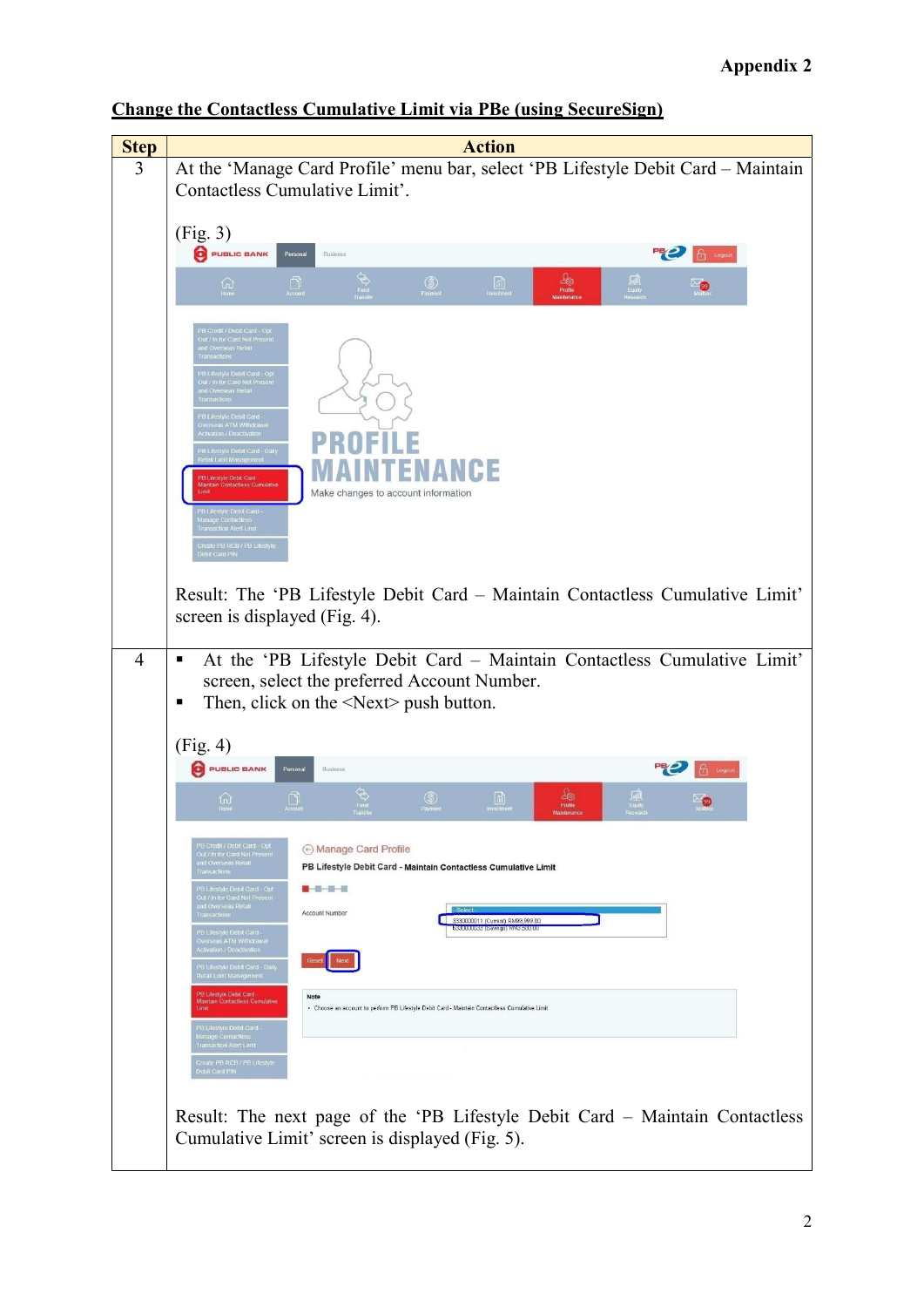| <b>Step</b> | <b>Action</b>                                                                                                                                                                                                                                                                                                                                                                                                                                                                                                                                                                                                                                                                                                                                                                                                                                                                                                                                                                                                                                                                                                                                                                                                           |
|-------------|-------------------------------------------------------------------------------------------------------------------------------------------------------------------------------------------------------------------------------------------------------------------------------------------------------------------------------------------------------------------------------------------------------------------------------------------------------------------------------------------------------------------------------------------------------------------------------------------------------------------------------------------------------------------------------------------------------------------------------------------------------------------------------------------------------------------------------------------------------------------------------------------------------------------------------------------------------------------------------------------------------------------------------------------------------------------------------------------------------------------------------------------------------------------------------------------------------------------------|
| 5           | At the 'PB Lifestyle Debit Card - Maintain Contactless Cumulative Limit' screen<br>(where the Account Number is displayed for checking), select the following: -<br><b>Preferred Card Number</b><br>$\bigcap$<br>Preferred New Contactless Cumulative Limit<br>$\cap$<br>Then, click on the $\le$ Next $\ge$ push button.                                                                                                                                                                                                                                                                                                                                                                                                                                                                                                                                                                                                                                                                                                                                                                                                                                                                                               |
|             | (Fig. 5)<br><b>O</b> PUBLIC BANK<br><b>Business</b><br>Personal                                                                                                                                                                                                                                                                                                                                                                                                                                                                                                                                                                                                                                                                                                                                                                                                                                                                                                                                                                                                                                                                                                                                                         |
|             | 幽<br>凬<br>$\circledS$<br>lő)<br>んしょう しょうしゃ しゅうしょう<br>$\Box$<br>Profile                                                                                                                                                                                                                                                                                                                                                                                                                                                                                                                                                                                                                                                                                                                                                                                                                                                                                                                                                                                                                                                                                                                                                  |
|             | B Credit / Debit Card Opt<br>→ Manage Card Profile<br>Out / In for Card Not Present<br>and Overseas Retail<br>PB Lifestyle Debit Card - Maintain Contactless Cumulative Limit<br><b>Transactions</b><br>'B Lifestyle Debit Card - Opt<br>.<br>/ In for Card Not Presen<br>ni Uverskab Reti<br>3330000011<br><b>Account Number</b><br><sup>2</sup> B Lifestyle Debit Card -<br>$-Sa$ lact-<br>Card Number<br>erseas ATM Withdrawa<br>Solont<br>ctivation / Deactivation<br>5509890033111133 Jonathan Chen<br>PB Lifestyle Debit Card - Daily<br>RM 500.00<br>Current Contactless Cumulative Limit<br>Retail Limit Management<br>New Contactless Cumulative Limit<br>RM <sub>0</sub><br>PELifestyle Debit Card<br>⊟<br><b>RM500</b><br>Maintain Contactless Cumulative<br>Limit<br>₩<br>RM1000<br>⊟<br>Other Amount (Multiple of RM10 up to a maximum of RM990)<br>.<br>PB Lifestyle Debit Card<br>Manage Contactless<br><b>Transaction Alert Limit</b><br>Create PB RCB / PB Lifestyle<br>ebit Card PIN<br>Note<br>* Cardmember are allowed to set their own preferred contactless cumulative limit to a maximum of RM1,000.00 and a minumum of RM0.00.<br>* The contactless cumulative limit will take immediate effect |
|             | Result: The 'PB Lifestyle Debit Card - Maintain Contactless Cumulative Limit<br>(Confirm)' screen with the 'SecureSign Code' section is displayed for the customer<br>to key in the SecureSign Code (Fig. 6).                                                                                                                                                                                                                                                                                                                                                                                                                                                                                                                                                                                                                                                                                                                                                                                                                                                                                                                                                                                                           |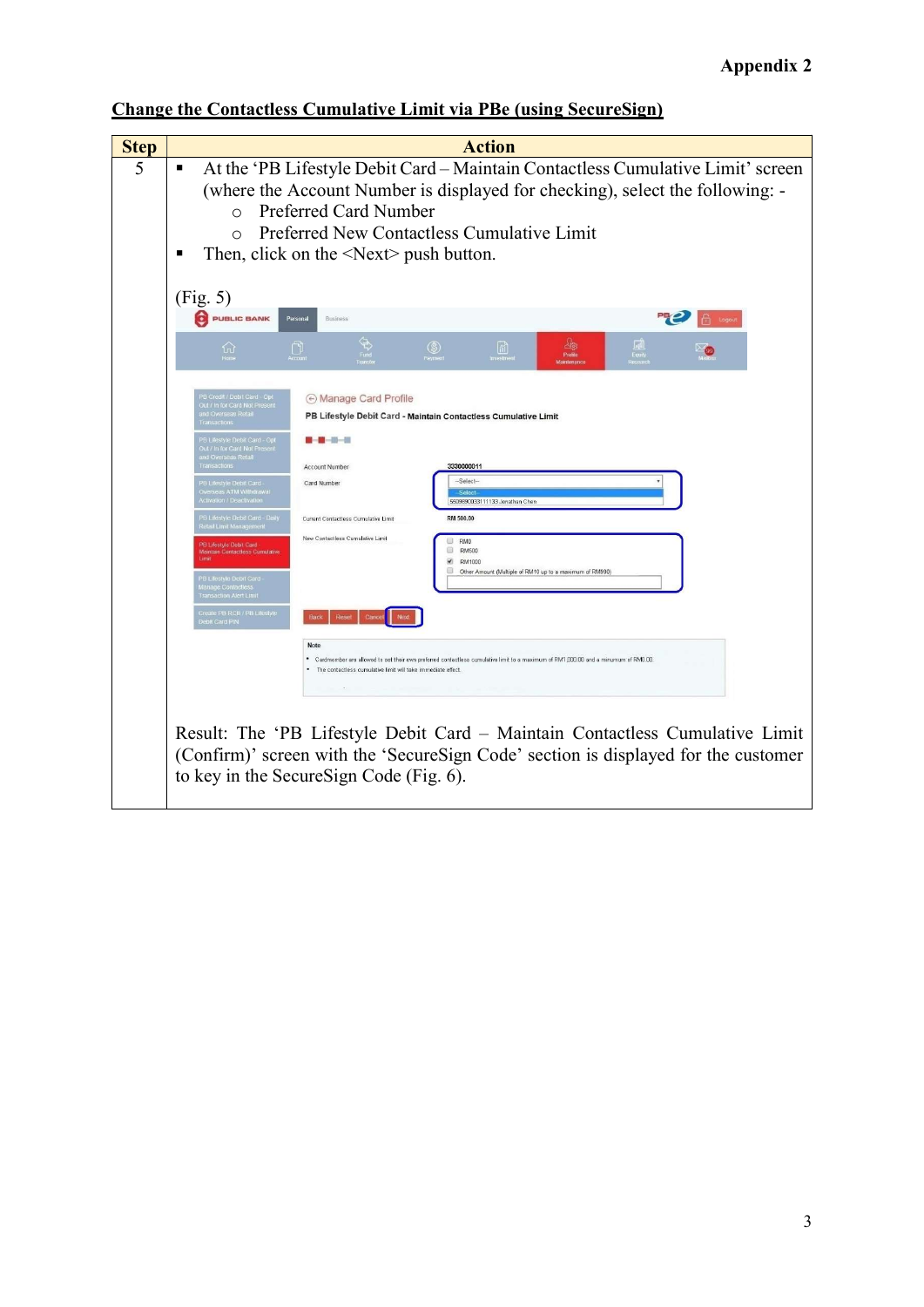| <b>Step</b> | <b>Action</b>                                                                                                                                                                                                                                                                                                                                                                                                                                                                                                                                                                                                                                                                                                                                                                                                                                                                                                                                                 |
|-------------|---------------------------------------------------------------------------------------------------------------------------------------------------------------------------------------------------------------------------------------------------------------------------------------------------------------------------------------------------------------------------------------------------------------------------------------------------------------------------------------------------------------------------------------------------------------------------------------------------------------------------------------------------------------------------------------------------------------------------------------------------------------------------------------------------------------------------------------------------------------------------------------------------------------------------------------------------------------|
| 6           | At the 'PB Lifestyle Debit Card - Maintain Contactless Cumulative Limit (Confirm)'<br>screen, key in the SecureSign code and click on the <confirm> push button to<br/>confirm the selected preferred new contactless cumulative limit for the selected<br/>account number and card number.</confirm>                                                                                                                                                                                                                                                                                                                                                                                                                                                                                                                                                                                                                                                         |
|             | Note:<br>Click on the $\leq$ Back $>$ push button to return to the previous screen.<br>Click on the <cancel> push button to discontinue the changing of new contactless<br/>cumulative limit.</cancel>                                                                                                                                                                                                                                                                                                                                                                                                                                                                                                                                                                                                                                                                                                                                                        |
|             | (Fig. 6)                                                                                                                                                                                                                                                                                                                                                                                                                                                                                                                                                                                                                                                                                                                                                                                                                                                                                                                                                      |
|             | PUBLIC BANK<br>Personal<br>Business                                                                                                                                                                                                                                                                                                                                                                                                                                                                                                                                                                                                                                                                                                                                                                                                                                                                                                                           |
|             | $\circledS$<br>⋒<br>$\widehat{w}$<br>n                                                                                                                                                                                                                                                                                                                                                                                                                                                                                                                                                                                                                                                                                                                                                                                                                                                                                                                        |
|             | B Credit / Debit Card - Opt<br>A Manage Card Profile<br>Out / In for Card Not Presen<br>d Overseas Retail<br>PB Lifestyle Debit Card - Maintain Contactless Cumulative Limit<br>lestyle Debit Card - Opt<br>e norseas R<br>SecureSign Code<br>636363<br>Account Number<br><b>B</b> Lifestyle Debit Card<br>(1) 3330000011<br>erseas ATM Withdrawal<br>Card Number<br>5509890033111133 Jonathan Chen<br>ctivation / Deactivation<br>(2) RM 1,000.00<br>New Contactless Cumulative Limit<br><b>Lifestyle Debit Card - Daily</b><br>Retail Limit Managemer<br>PB Lifestyle Debit Card<br>Maintain Contactless Cumulative<br>Note<br>PB Lifestyle Debit Card -<br>* Cardmember are allowed to set their own preferred contactless cumulative limit to a maximum of RM1,000.00 and a minumum of RM0.00<br>lanage Contactle<br>The contactless cumulative limit will take immediate effect<br>Transaction Alert Limit<br>Create PB RCB / PB Lifestyle<br>t Card PiN |
|             | Result: After selecting the <confirm> push button, the 'PB Lifestyle Debit Card –<br/>Maintain Contactless Cumulative Limit (Reference Number)' is displayed (Fig. 7).</confirm>                                                                                                                                                                                                                                                                                                                                                                                                                                                                                                                                                                                                                                                                                                                                                                              |